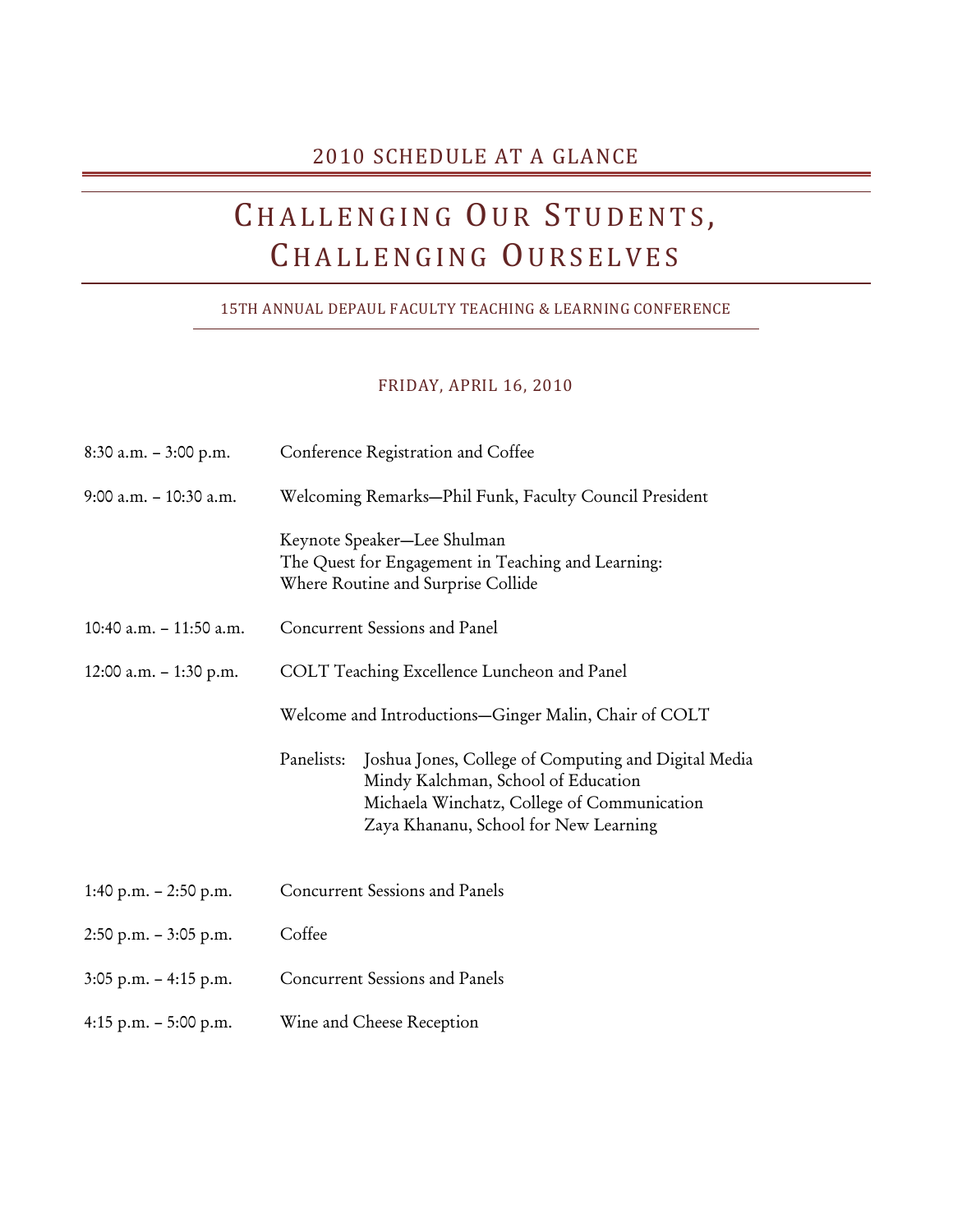## PROGRAM OF EVENTS

#### 9:00 A.M. – 10:30 A.M.

#### **Welcoming Remarks** *DePaul Center, 8005*

Phil Funk, President of Faculty Council

#### **Keynote Address**

The Quest for Engagement in Teaching and Learning: Where Routine and Surprise Collide

Drawing on more than a decade of research at the Carnegie Foundation on the special character of instruction in professional education-law, medicine, the clergy, engineering, nursing and teaching-the conception of "signature pedagogies" has developed as a prototype for teaching in a highly engaged manner. This conception will be discussed with special reference to its implications for teaching and learning in the arts and sciences. Connections with opportunities for faculty scholarship on teaching and learning, as well as implications for assessment and accountability in higher education will be addressed.

#### *Dr. Lee Shulman*

10:40 A.M. – 11:50 A.M.

**Session: Sharing Responsibility for Learning** *DePaul Center 8009* **Moderator:** Jeremy Tutty

**And you do it too!**

Very often we present theories in our classrooms and claim they are supported by the research in the field. Students are sometimes skeptical. Using a series of quick survey questions at the start of each term, I have my students demonstrate a number of theories through their collective responses. When the theories are discussed later in the term, I am able to present their own responses as data in support of them. I will demonstrate how this is done with several Marketing theories in Consumer Behavior and address how this is handled when the results don't always meet expectations.

*John Hildebrand, Department of Marketing*

#### **Enhancing Teaching and Learning through Conference Grading**

Educators would likely all agree that increased contact time is a path to greater learning for a student. A conference grading session (usually 30 minutes) is a collaborative process, where the teacher and student work through a written assignment together, asking questions, making discoveries, and deepening the learning that takes place in class. Teachers who incorporate the one-on-one conference to grade and review assignments found significant improvement in student work, both in the level of the work submitted, knowing it will be reviewed with the faculty and student present, but also that students gained a deeper understanding of material during class. Giving feedback to students in a way that it can be heard, and thinking about the psychology of the approval process, navigating the punishment vs. reward system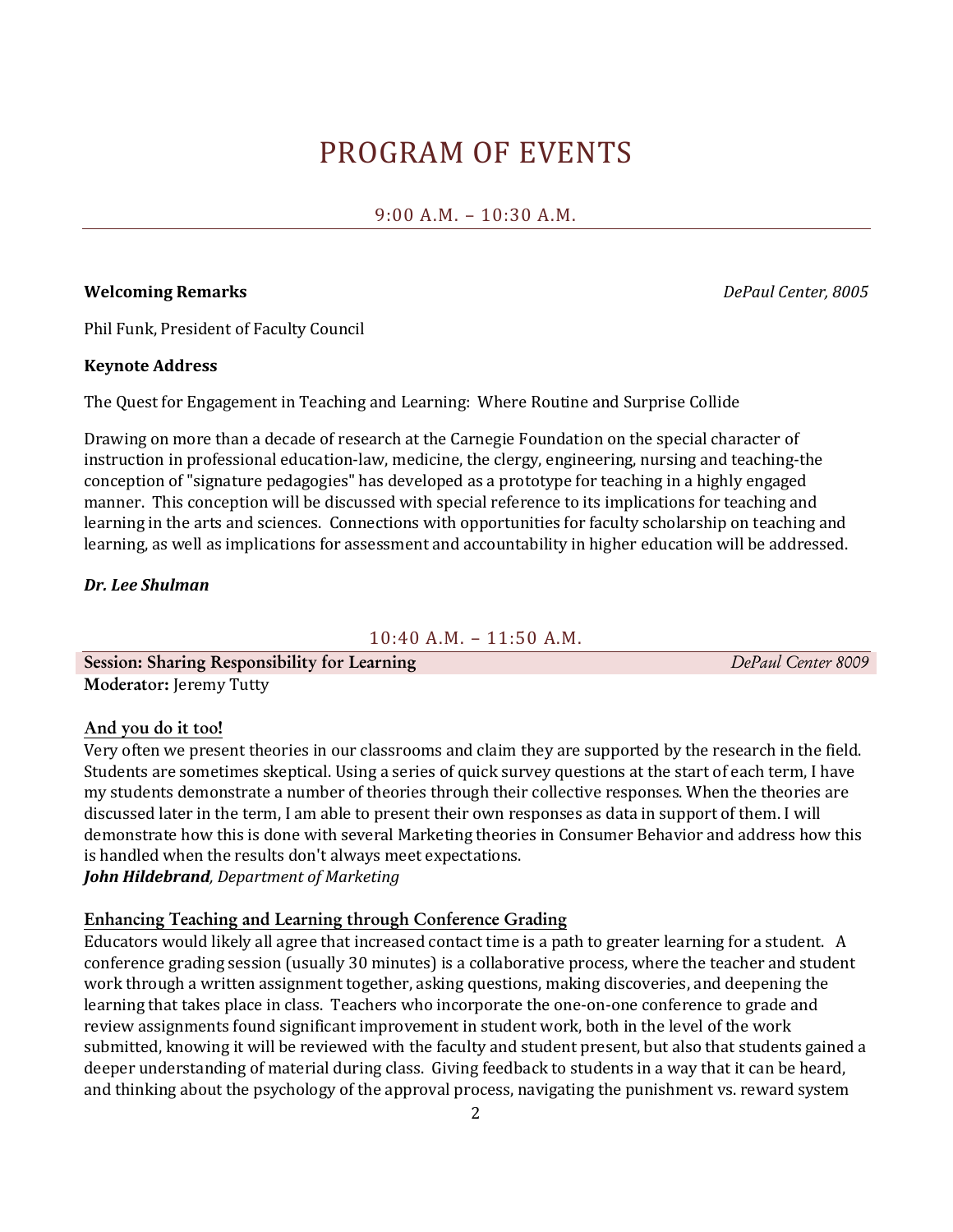commonly associated with letter grades can result in tremendous growth and progress.

The conference grading process puts a higher value on reviewing the work and assessing the learning that has (or hasn't) taken place -- as evidenced in the students work and during the ensuing conversation as it is graded.

*Catherine Weidner, The Theatre School*

#### **Transitioning to a Student-Centered Learning Environment**

Many students seem to believe that the onus of their education lies strictly within their professors. Participants in this presentation will assess who takes responsibility for student learning in their classrooms and share teaching strategies to help instructors shift the responsibility for learning from the instructor to the students.

*Michelle Cue, College of Law*

#### **Session: Online & On-demand** *DePaul Center 8010*

**Moderator:** Rick Salisbury

#### **Using Wimba Effectively in Online Learning**

This presentation will review the effective use of Wimba in an online MBA course. The course incorporated a lecture series which included three different speakers located in three different time zones. Approximately 38 students attended. Student testimonials will also be discussed regarding this experience as well as viewing the online presentation given by the white collar crime panel. The panel included Neil Weinberg, Senior Editor of Forbes magazine, Justin Paperny (convicted white collar crime offender) and Walter Pavlo (convicted white collar crime offender).

*Kelly Pope, School Accountancy and Management Information Systems*

#### **Effective ways to use Wimba**

Wimba is a collaborative tool which allows live" web-based meetings which can also be archived. It supports chat, voice, video, white-boarding, and can allow participants to view desktop. At DePaul it is now integrated with Blackboard, but instructors and students have not yet discovered the best ways to use it. Instructors who teach on-campus do not use Wimba, while others teaching online have not yet fully understood which portion of the course should be taught using Blackboard and when can Wimba be used to increase collaboration.

In my presentation, I would like to share my experience as a Technology Specialist and an instructor (oncampus and online for SNL and SPS), and share the best ways to use Wimba. *Zoaib Mirza, School for New Learning and School of Public Service*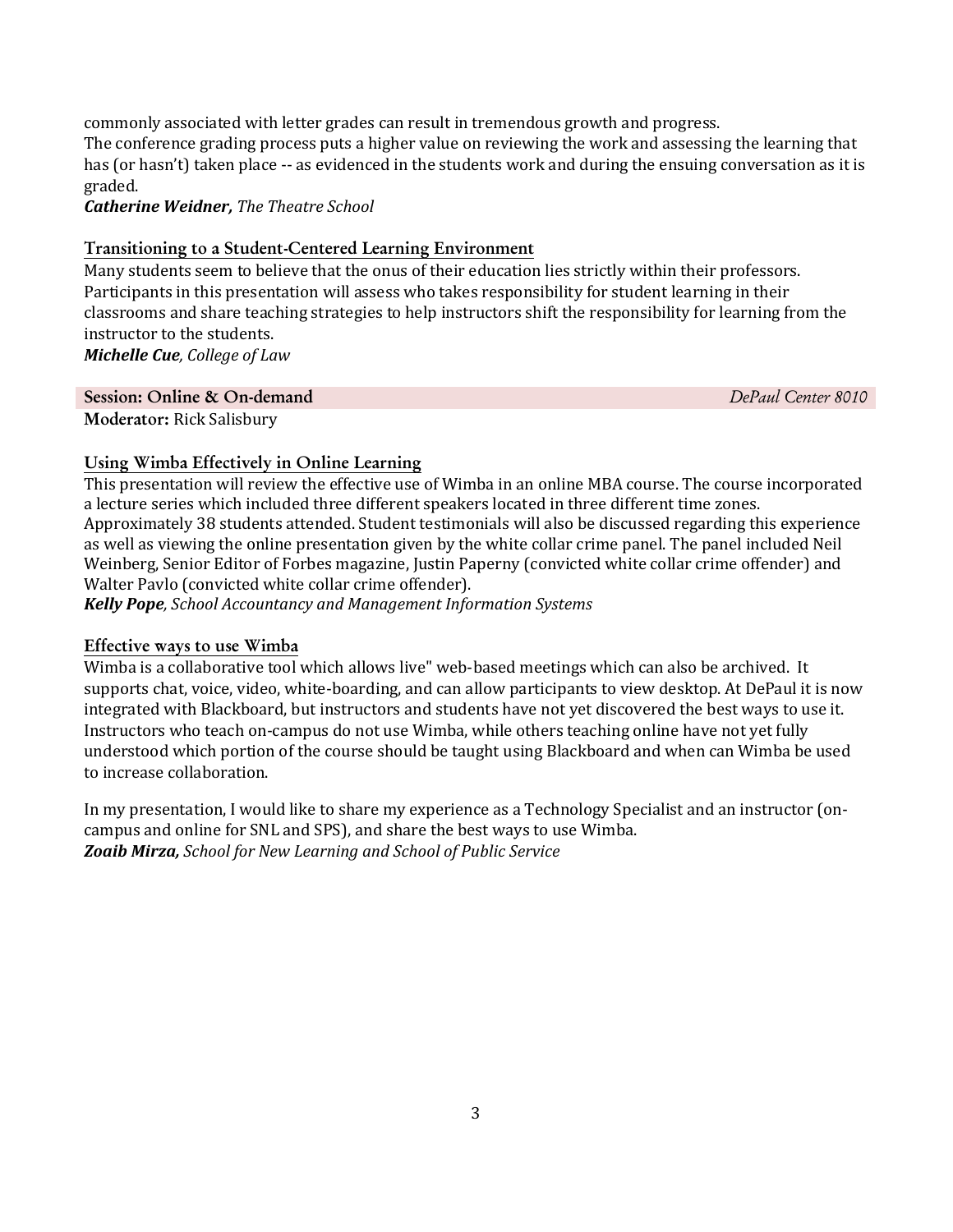#### **Guerilla Lecture Capture**

In this lively presentation learn how you could use one of three affordable technologies to capture your live classes and then share the results as podcasts, vodcasts or pencasts.

The technology is lightweight and portable. You can use guerilla lecture capture to improve the way you teach and reduce the cognitive load on your students.

*James Moore, College of Commerce*

#### **Session: Crossing Classroom Boundaries** *DePaul Center 8014*

**Moderator:** Mark Laboe

#### **Co Creating Community and Comprehensive Peace: Negotiating the Teaching Being(s) Challenge**

"Teach what you live; live what you teach."

In some co(n)texts, St. Anthony's advice might seem too personal; too preachy. But given our Vincentiantradition, and within this, the intended-outcomes of an applied-ethics classroom, simultaneous modes of teaching and being are pedagogically sound and strong. Why? And how to orchestrate "pedagogical-being" in classes stuffed with some 40 students differing in age, ability, interest, background, preparation and nationality? How to "bridge" diversity-via one person? The key is not "bridging" but being(s). Not one person, but many. Not spanning chasms, but joining peoples and perspectives-tracing routes of connections between them. But how to join diversity such that sameness is touched and differences seen and understood? And are there "differences" "too different" to see or to grasp? No. Intelligibility is stipulated. Interlocutor- incommensurability breeds intolerance, indifference and/or absolute-relativism. But how to begin with intelligibility? How to meet this challenge?

Begin modeling/ teaching: Self-awareness. Respect. Consideration. Compassion. These modes of being collate into micro-and-macro communities of comprehensive-peace that is, into clearly differentiated, understood, and collated, collaborations of peoples, traditions and life-affirming values. How to arrive here? Via education as authentic modes of mutual encounter, inquiry and exploration mediated by being(s) in community/ies

*Pia Altieri, Department of Religious Studies*

#### **Integration of student research projects with faculty's research projects**

My fifteen-year experience in leading faculty-student research teams in Cuba, Mexico, and the United States corroborates the mutual benefit that faculty and students derive from this joint scientific and pedagogic undertaking. On one hand facultys' research possibilities are enhanced. Students can help him/her in selecting, organizing and analyzing data, so faculty can work simultaneously in more than one research project. Faculty increases his/her possibilities of introducing real life examples in the classroom. Students get a deeper understanding of theoretical principles if they are exemplified with concrete examples. So, faculty enhances his research and pedagogical skills. On the other hand, the students get a first-hand experience in conceiving a research project, in learning principles for selecting data in function of the objectives of the research, in acquiring ways to prove or disprove hypotheses, and in using scientific tools on concrete research projects. The paper will contain concrete examples developed in the Cuban sugar agric-industrial sector, in the Mexican agricultural and agric-industrial production, and in the international political economy research projects carried out at the International Studies Program of DePaul University. *Antonio E Morales-Pita, International Studies Program*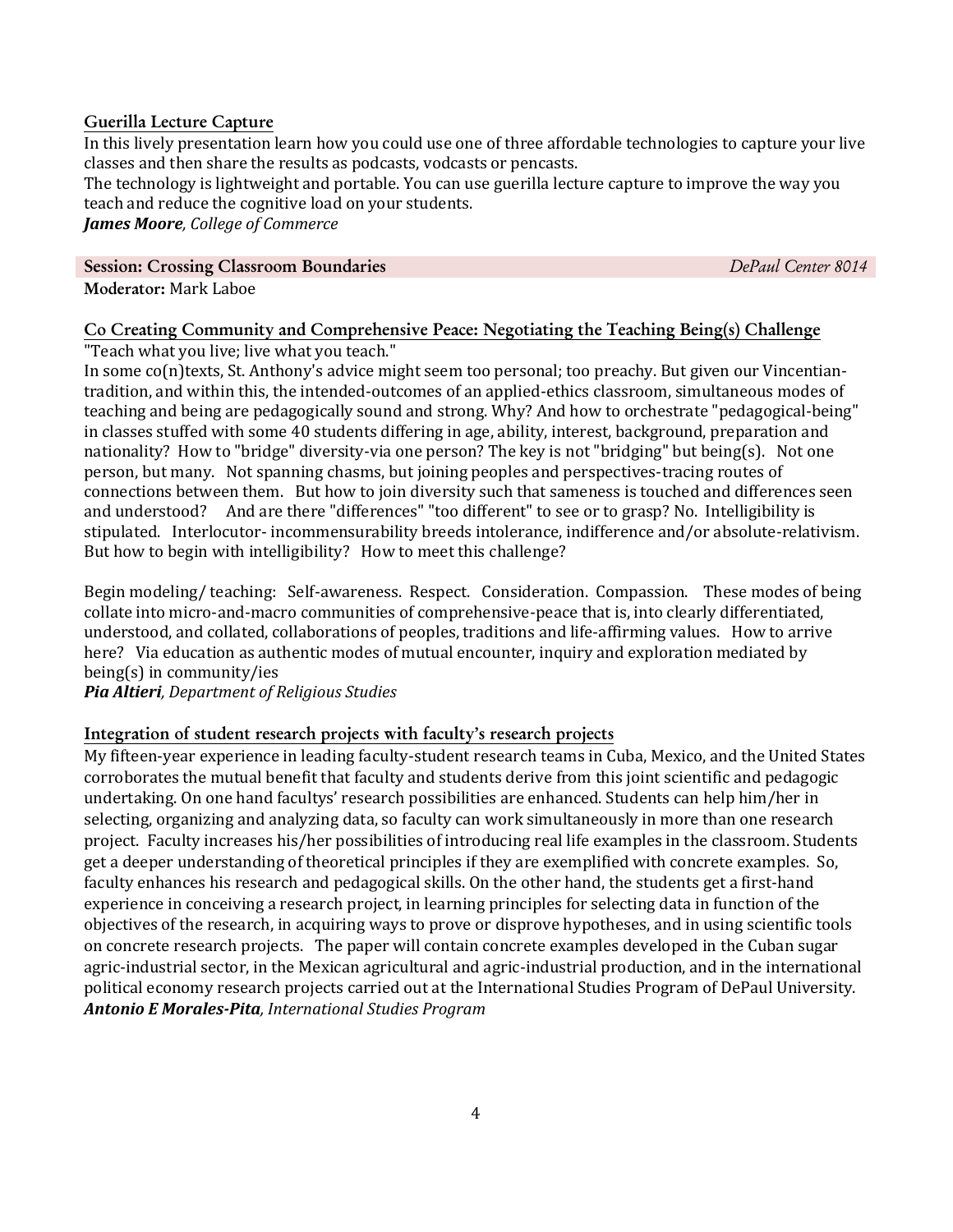#### **Learning alongside students in performance workshop**

What happens when you suggest a class project could actually be presented outside of the classroom? Can students see their work translating into something meaningful in the real world? See what happens when an instructor suggests proposing a finished class project to the National Endowment of the Arts chairman. Think you know the outcome? You will be surprised.

*Carolynn Hoerdemann, The Theatre School*

## **Panel: Engaging International Students: Strategies and Resources** *DePaul Center 8002*

**Moderator:** Daniel Stanford

**Panelists:** *Kathy Larson, English Language Academy Rosanne Roraback*, *Office for International Students and Scholars* 

This panel will address the cultural, linguistic and social challenges for the 1,000+ international students from nearly 100 countries at DePaul, and provide strategies and resources to support their success. International students bring unique and valuable perspectives to our classrooms, but there may be barriers that prevent their contributions from being fully appreciated. What assumptions do we make about international students and what they know about academic culture in the U.S.? What assumptions and expectations do international students come to class with? What challenges do they face in and out of the classroom? What are some common barriers to class participation? How can teachers engage all students effectively? What resources and support are available for international students at DePaul? Hear directly from international students about their experiences and learn about strategies teachers can use to maximize the participation and success of international students in class. The panel includes current international students and representatives of the Office for International Students and Scholars and the English Language Academy.

#### **Session: Lessons Learned from Course Transformation** *DePaul Center 8011*

**Moderator:** Jim Janossy

#### **Redesigning Developmental Mathematics and Precalculus Courses with Web-based Software**

For the last few years, members of the Mathematics Department have been actively engaged in redesigning our developmental and precalculus courses. Our goal is to increase the percentage of students who are prepared to succeed at the next level of mathematics, whether it be quantitative reasoning or calculus. An essential part of the redesign of our courses has been the integration of the web-based software MyMathLab into these courses. On a 24/7 basis, MyMathLab provides students with tutoring as well as immediate feedback on their work.

Having spent approximately three years learning how to better deliver courses with MyMathLab, we are now redesigning the curriculum. A key piece has been the piloting of the new course, Math 100 Introduction to Quantitative Reasoning. This new course allows our department to better prepare both quantitative reasoning bound students and calculus bound students. Another advantage of using MyMathLab is that its tutoring and assessment capabilities will also allow us to eliminate much of the overlap between some precalculus courses, thereby giving students more time to work and master new concepts.

*Jeffrey Bergen, Mathematical Sciences Department*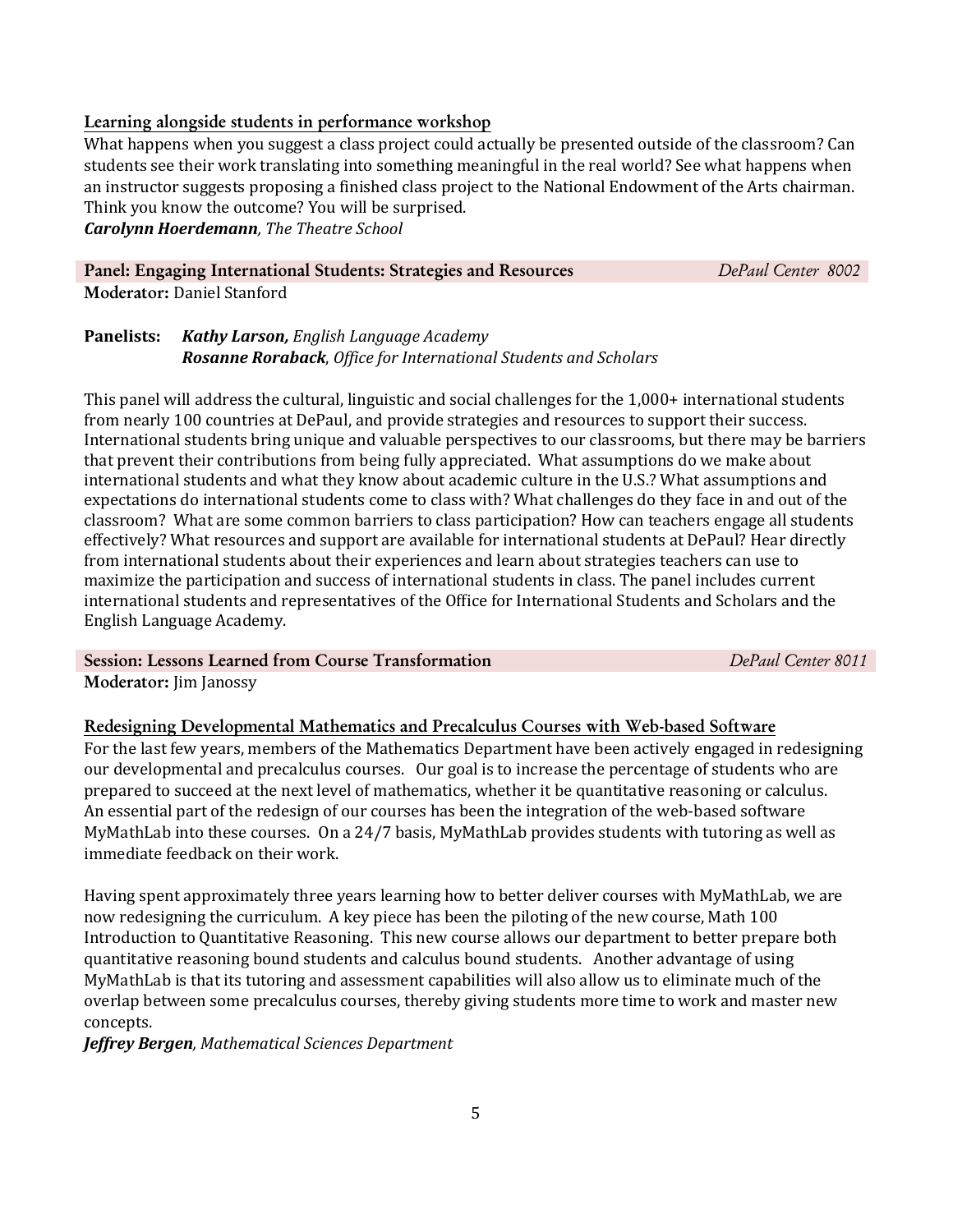#### **Redesigning the General Chemistry Sequence**

General Chemistry is one of the primary gateway sequences of courses for all of the natural sciences. The majority of students served by this sequence are Biology and Chemistry majors, but there is also a healthy mixture of other students, particularly those with an interest in the health professions. Over the past several years, General Chemistry has experienced an increasing DFW rate which causes students to retake components of the sequence two or more times before passing. The Department of Chemistry introduced a number of changes in the way it delivers General Chemistry, including the addition of a web-based learning system. This presentation will report on the results of these changes to date. *Rick Niedziela, Chemistry Department*

#### **Challenging Genre in Teaching Composition**

The First Year Writing Program at DePaul prepares students to write in a variety of genres and rhetorical situations, but we often neglect to consider critically the place of genre itself in the Program. I have successfully implemented a unit on genre theory in my WRD 103 classes. Not only have we worked with writing in different genres, but as a class my students and I have questioned why the course is taught this way. We have challenged the categories that our textbook assigned to texts and explored genre not only as a category but as a way of seeing, a horizon of expectations against which a text is read, and a series of conventions in which a student can participate to various degrees. This challenges both the instructor of a genre-based writing course to consider carefully the terms she might otherwise take for granted, as well as students to question the writing situations and modes in which they find themselves, rather than simply fitting their thinking to a model of writing. The philosophy of this discourse turns out to be relevant to any class that depends on a system of organization, hierarchy, and systematizing. *Monica Westin, Department of Writing, Rhetoric, and Discourse*

#### 12:00 P.M. – 1:30 P.M

| <b>COLT Teaching Excellence Luncheon and Panel</b>    | DePaul Center 8005 |
|-------------------------------------------------------|--------------------|
| Welcome and Introductions-Ginger Malin, Chair of COLT |                    |

Panelists: **Joshua Jones**, College of Computing and Digital Media **Mindy Kalchman**, School of Education **Zaya Khananu**, School for New Learning **Michaela Winchatz**, College of Communication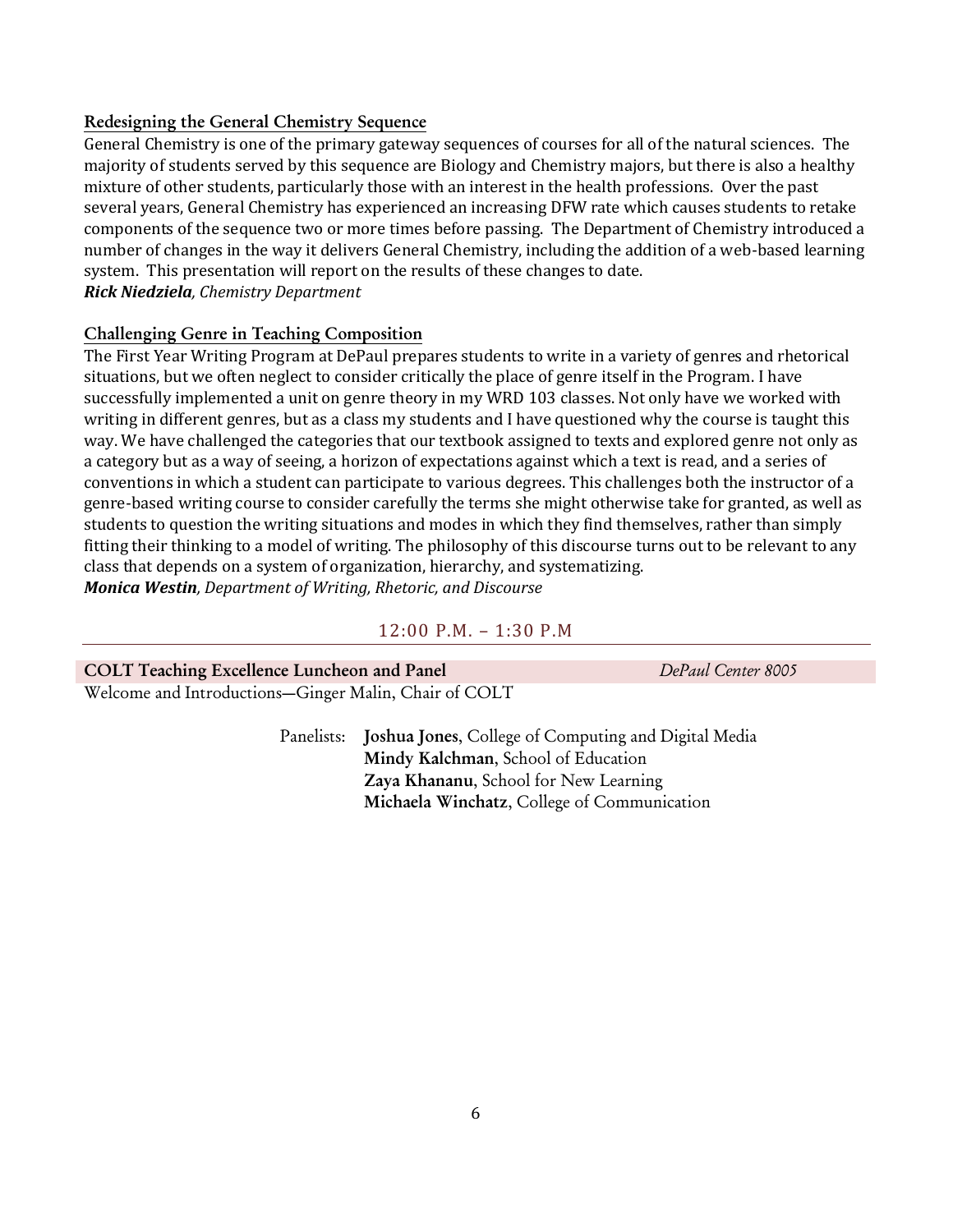#### **Session: Making Teaching Current and Relevant** *DePaul Center 8009* **Moderator:** Mark Laboe

#### **Using Job Incumbent Ratings of Key Knowledge and Skill Areas to Help Set Learning Goals**

Many of our students want to know how their class material will help them in their future careers. A way to help them is to use the U.S. Department of Labor Occupational Information Network database (O\*NET, 2009). It contains career-related data for 965 occupations. The data are collected from thousands of job incumbents in a representative sample of the U.S. labor force. These data can be used to help set course learning goals.

We will use the O\*NET database to show the knowledge and skills needed for various jobs. For example, depending on who attends the session, we could address jobs such as Human Resource Manager, Environmental Science Technician, Advertising Sales Agents, Biomedical Technicians, or Political Scientist. *Dan Koys, Department of Management Ken Thompson, Department. of Management*

#### **Probing for Depth in a Survey Course: Lessons from a Brisk Jog through Financial Regulation**

This presentation will seek to define a method for striking a balance between depth and breadth in the face of a steady flow of relevant information. It will draw lessons from a Winter 2010 law course on financial regulation taught at DePaul. The class presented two challenges: 1) students generally had no prior background in the complex and multifaceted material; 2) early 2010 was a period of intense political activity that was rapidly changing the regulatory landscape. The main purpose of the class was to equip students with the tools necessary to understand and make informed decisions about the merits of many of these changes. The course also sought to explain the historical context necessary to understand new developments. All this had to take place quickly, in twice-weekly lectures that I, a novice teacher, offered. Three lessons arise out of this experience. First, one cannot stay ahead of the wave forever - failing to confront current events will make the material instantly obsolete. Second, to surf, one has to swim - an instructor has to teach building blocks before commentary. Third, surfing is fun even if you can t mount a 10' swell - students must have the opportunity to debate topics of varying difficulty.

This presentation will seek to define a method for striking a balance between depth and breadth in the face of a steady flow of relevant information. It will draw lessons from a Winter 2010 law course on financial regulation taught at DePaul. The class presented two challenges: 1) students generally had no prior background in the complex and multifaceted material; 2) early 2010 was a period of intense political activity that was rapidly changing the regulatory landscape. The main purpose of the class was to equip students with the tools necessary to understand and make informed decisions about the merits of many of these changes. The course also sought to explain the historical context necessary to understand new developments. All this had to take place quickly, in twice-weekly lectures that I, a novice teacher, offered. *Ilya Podolyako, College of Law*

#### **Bringing Ethical Dimensions of Business into the Classroom with Current Events**

Too often, when ethics are discussed within the curriculum, the discussion devolves into legal declarations and interpretations. Ethical decisions however require tradeoffs between conflicting philosophical paradigms. In this discussion, we will be exploring methods of holding more critical discussions regarding the ethics of business. Examples will be given which derive from the Wall Street Journal, a source that can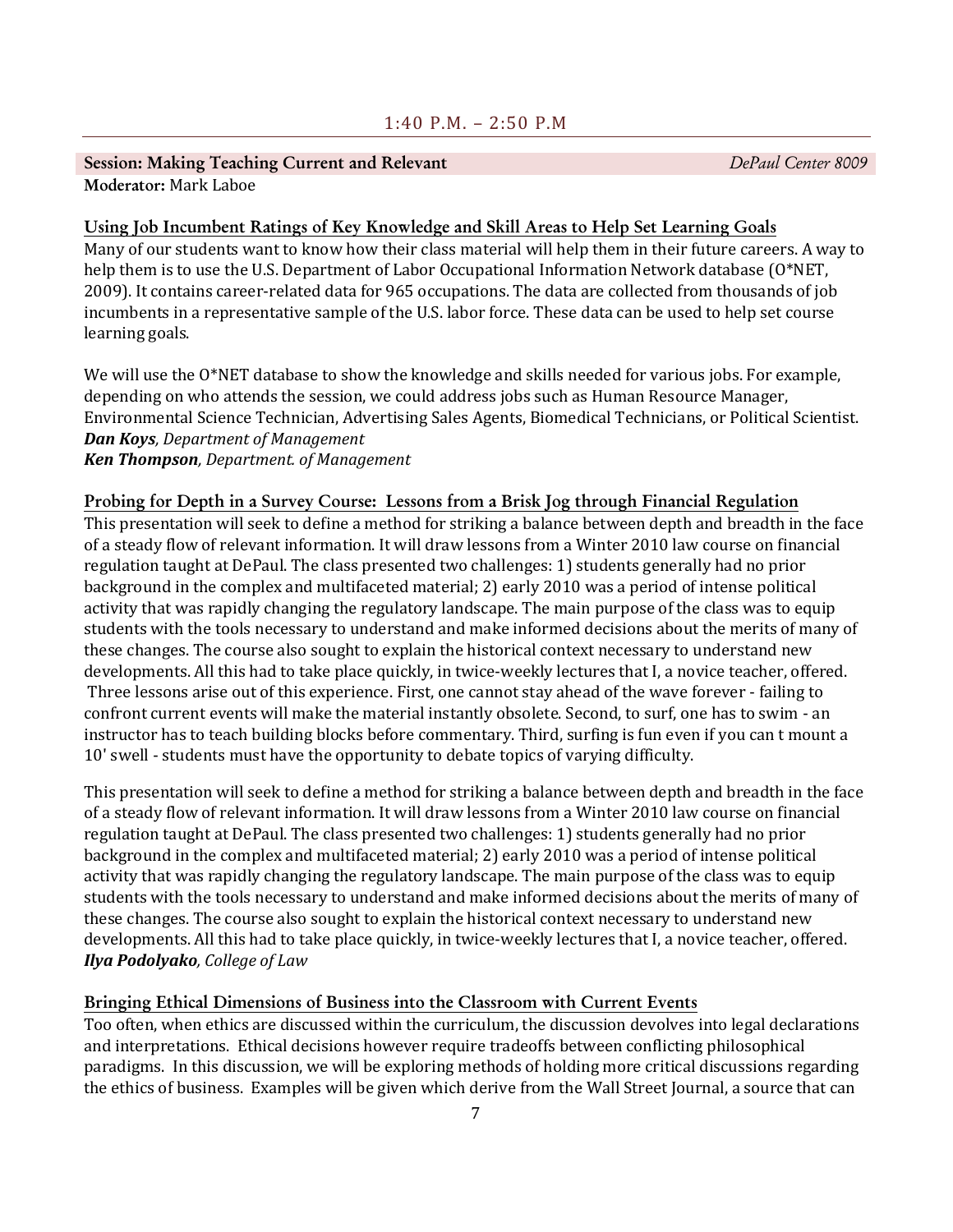be used for both raising ethical discussions and connecting the curriculum to events the student perceive as real life. At the core of the ethical questions will be an exploration of what is meant by doing good and who should decide what is good. The role of free choice is contrasted with the role of societal norms. *Tim Smith, Department of Management*

### **Session: New Media and New Ideas I** *DePaul Center 8010*

#### **Moderator:** Jeanne Kim

#### **Interdisciplinary ePortfolios: Assessing Academic and Professional Progress**

Students have developed their own digital personal profiles in various social networking sites in an effort to identify their place in society and network with friends and strangers with similar interests, experiences, or backgrounds. Similarly, we might consider the e-Portfolio as a space for students to develop their academic profile, later integrating it with their professional profile, to make the same connections. In the International Journal of Emerging Technologies in Learning, Bisovsky and Schaffert (2009) claim that "Besides the acquired and learned elements, e-portfolios document the learning process and therefore the developing process of competencies" (p. 13). The e-Portfolio is a tool for students to critically reflect on their education and its connection to their current or future professional lives; it can also serve as an academic assessment tool not only for the instructor, but for the university. Students have built separate portfolios for art courses, education courses, business courses, and composition courses; why not create an inter-disciplinary, university-wide space for students to develop their academic/professional profile with the e-Portfolio?

*Kathryn Wozniak, School for New Learning*

#### **Twitter to create community in and beyond class**

Twitter is a useful tool for involving students in and beyond the classroom. As "DepaulLaserJock" for the past year I have tried to give students insight into the life of an experimental physicist. In return, I have gained a much better understanding of who my students are and how to communicate with them. In addition to describing the technology and some of the different ways I have used it, I will share some of my favorite "tweets".

*Eric Landahl, Physics Department*

#### **Generation Facebook: Knowledge in MySpace**

In the era of MySpace and Facebook, students have ways of knowing not readily accessible or even comprehendible to their professors. Stemming from clinical classroom experience, I seek to offer an approach to teaching and learning that seeks to adapt traditional ways of knowledge to the rapid pace of technological advancement in the classroom and cyberspace. *Khalil Marrar, Political Science Department*

**Panel: Effect of Learning Management Systems on Student and Faculty Outcomes** *DePaul Center 8005* **Moderator:** Jim Janossy

**Panelists:** *Beth Rubin, School for New Learning Ron Fernandes, School of Public Service Maria Avgerinou, School of Education James Moore, College of Commerce*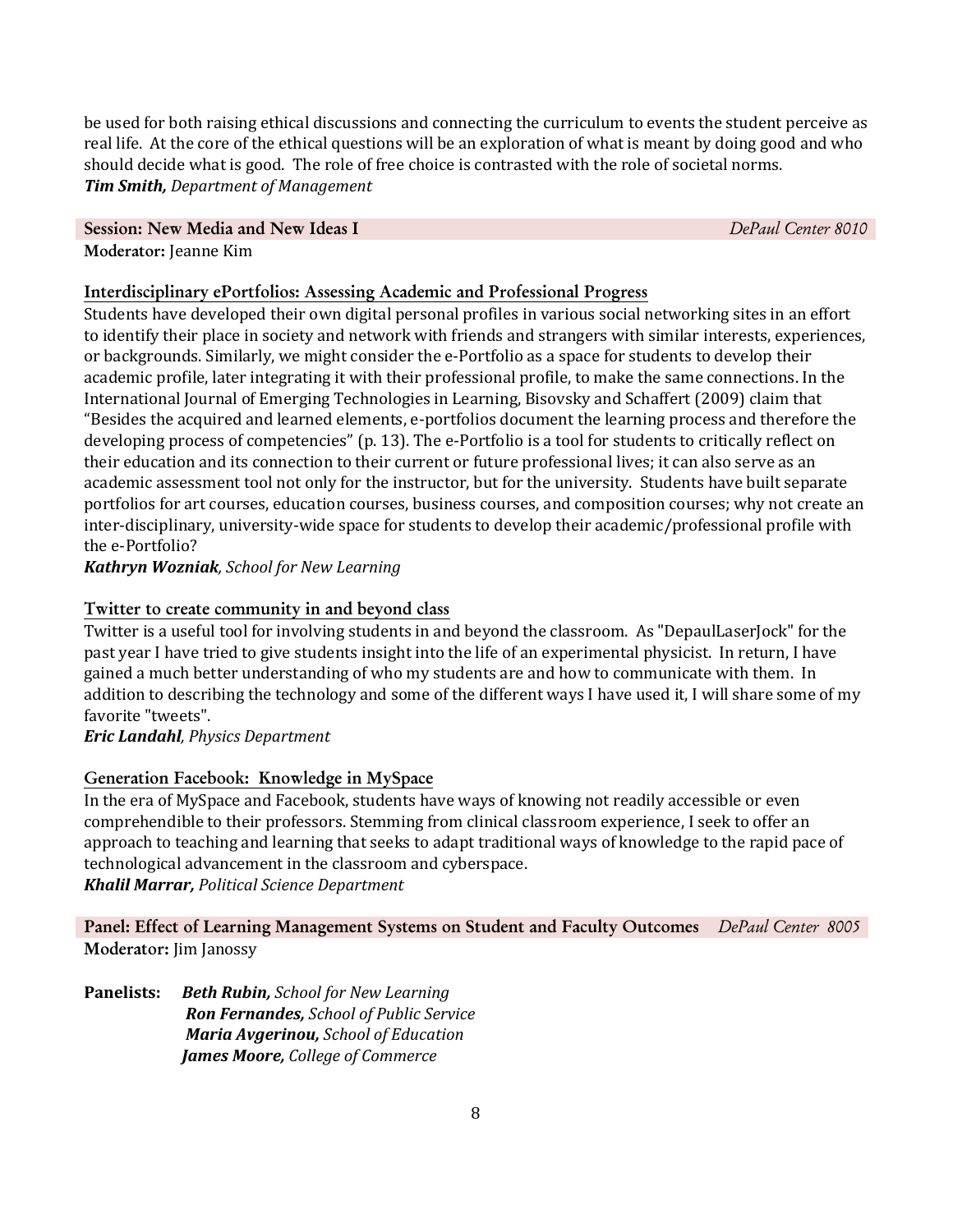This presentation shares the initial results of a study examining the effects of interactive and learning structures enabled by different Learning Management Systems (LMSs) on satisfaction and learner engagement in online courses. An LMS can support or hinder active engagement, meaningful connections between segments of the course, easy communication, and formative feedback by making it easier or more difficult for faculty to communicate course requirements, provide open-ended feedback, remind students of upcoming events, and place course elements that are used together contiguous to one another. This study compares sections of the same courses, offered by the same instructors using the same course materials in two different LMSs: Blackboard and Desire2Learn. It examines whether the LMS in which the course is taught affects faculty and student communication behaviors, satisfaction, and social presence, teaching presence and cognitive presence as measured by the Community of Inquiry (COI) survey (Swan, Richardson, Ice, Garrison, Cleveland-Innes & Arbaugh, 2008). Approximately twelve fully online courses taught in five different schools at DePaul University (SNL, SOE, SPS, Commerce and CDM) at both the graduate and undergraduate levels will be studied in total; this presentation will share the preliminary results.

**Panel: Promoting Academic Integrity: Finding the Teachable Moment** *DePaul Center 8002* **Moderator:** Jean Bryan

**Panelists:** *Eileen Seifert, Department of Writing, Rhetoric, and Discourse Lucy Rinehart*, *Associate Dean of LAS and Academic Integrity Faculty Consultant Terry Taylor*, *Associate Director for Research and Information Services*

This panel will discuss different strategies faculty members can use educate students about the importance and value of academic honesty. These proactive strategies will help prevent instances of cheating and plagiarism from occurring in the first place. Additionally, the panel/round table will discuss addressing academic dishonesty when it occurs— from the initial interaction with the student through the Academic Integrity process.

**Session: Consultation on Creative Teaching with Punya Mishra** *DePaul Center 8011*

Punya Mishra will consult with participants of the pre-conference workshop on one-on-one or small groupbasis on creative teaching. Using cases brought in by the participants, he will work with faculty to explore the meaning of creativity and to brainstorm on ideas, tools, and technologies that can be utilized in specific teaching and learning situations.

2:50P.M. – 3:05P.M.

Coffee Break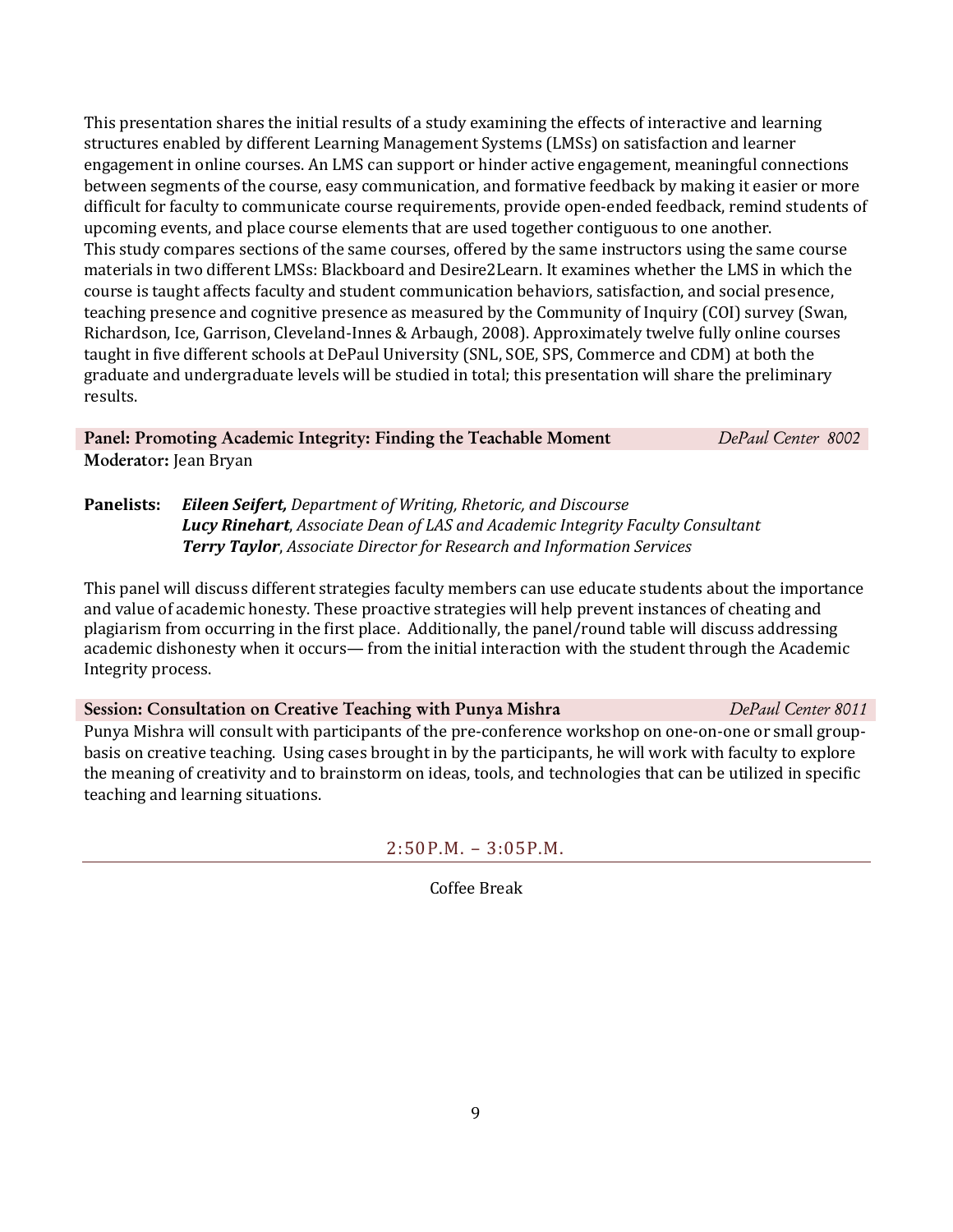#### **Session: From Theory to Practice** *DePaul Center 8009*

**Moderator:** Gabriele Strohschen

#### **A Framework for Computational Thinking across the Curriculum**

In order to make an effective use of computer applications and techniques in his/her field, a person needs to have certain skills. While computer literacy and fluency are certainly necessary, neither is sufficient for fully realizing the potential that computing can have in augmenting a person's productivity. More crucial is computational thinking, which are the intellectual and reasoning skills needed to apply computational techniques or computer applications in their field. We describe a framework for implementing computational thinking in a broad variety of general education courses. The framework is designed to be used by faculty without formal training in information technology in order to understand and integrate computational thinking into their own general education courses. The framework includes examples of computational thinking in a variety of general education courses, as well as sample in-class activities, assignments, and other assessments for the courses. The examples in the different courses are related and differentiated using categories taken from Denning Great Principles of Computing, so that similar types of computational thinking appearing in different contexts are brought together. Specific examples of computational thinking in the design category are provided in the context of several distinct courses. *Amber Settle, School of Computing*

*Ljubomir Perkovic, School of Computing*

#### **Filling the Hunger for Learning: Communing and Breaking Bread Electronically**

The primary purpose of this study is to present how graphic enhancements, navigation, narratives, and cultural inclusion enhance learning, reduce cognitive load, and help at-risk, lower socio-economic, and ethnic self-identity groups of students to have a positive experience in online courses. Establishing links to prior learning breaks the current silo-type of delivery of current online courses and increases the likelihood students will succeed in online degree programs. Using metaphors, signage and narratives to provide congruency in the design and delivery of these programs could help students break down inhibitions and mediate new content and technology experiences with their existing knowledge. This study uses appreciative inquiry and development design methodologies to examine how embedded semiotics and carefully designed metaphors can help students in the online courses feel more comfortable and increase the likelihood of their course completion.

A number of courses polled in the study actually contained few graphics or media-enhancements which was an important finding because the researcher did not realize how different the online courses were designed within the one college studies. This helped forge a recommendation that had been urged by the students, that design elements, such as graphic and narratives, be applied to all online courses being offered by the college and this could be done without sacrificing individual designer/instructor creativity. *Ruth Gannon Cook, School for New Learning*

**Session: New Media and New Ideas II** *DePaul Center 8010* **Moderator:** Daniel Stanford

#### **Building Real-life connection and engagement: Video Role-Play for Foreign Language Learning**

As video-making and -editing technologies are becoming increasingly accessible and user-friendly to untrained users, incorporating video projects in teaching and learning has stimulated great interest among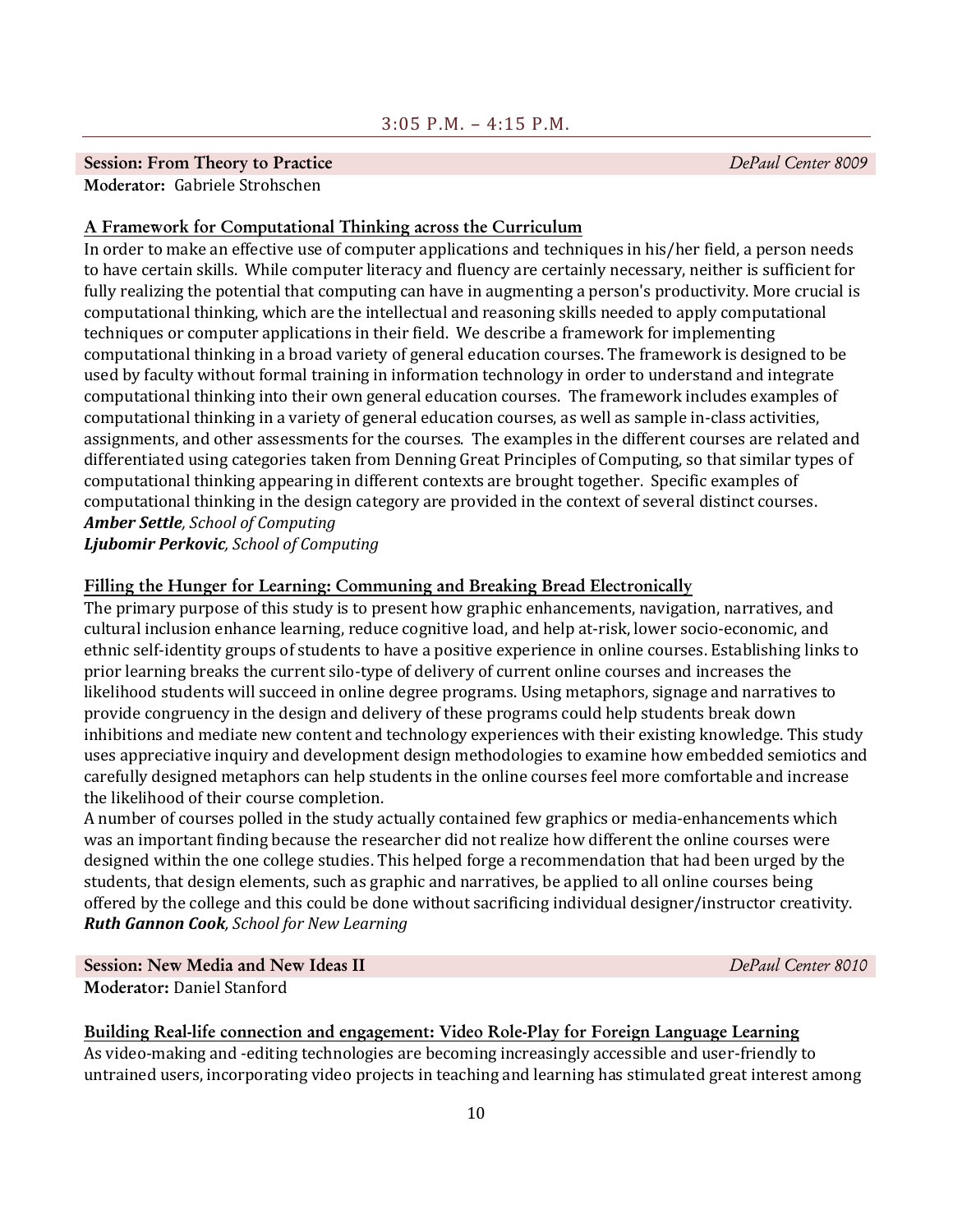educators, particularly foreign language educators. The presenter will discuss how a video role-play project is conducted in an intermediate-level Chinese a foreign language class to build connection between the learning materials and students real lives and engage students in authentic language learning. The task objectives, task design, task evaluation rubrics, and benefits and caveats in terms of language learning from an educator's perspective will be shared. Students' projects and reflections on their learning experience through this project will be demonstrated. The audience will be encouraged to discuss how to adapt this learning task to teach other subjects, particularly in service-based learning. *Li Jin, Modern Languages Department*

#### **From Listening to Chatting**

In this fast changing digital world, technologies and tools can be leveraged to help teachers enhance class materials, create collaborative learning environments, and motivate students' learning desire. This presentation will address the audio tools including Audacity, Vocaroo, and VoiceThread. Audacity is a 1.0 tool with limited interactive function. VoiceThread is an amazing interactive web based tool bringing students and teachers together and learn collaboratively. VoiceThread can use different types of media (images, documents, and videos) to allow people to create, share, and comment via text, voice, or video. *Marco Chou, College of Computing and Digital Media*

#### **Panel: Reading Strategies: Helping Students Read Effectively** *DePaul Center 8002* **Moderator:** Matthew Pearson

#### **Presenter:** *Darsie Bowden, Department of Writing, Rhetoric, and Discourse*

Speaker will identify the differences between a good reader and a poor reader, and present tips and strategies for helping students get the most out of class reading assignments.

#### **Panel: Service Learning: Why Bother?** *DePaul Center 8011* **Moderator:** Jeanne Kim

**Panelists:** *Jeffrey Howard, Steans Center for Community-based Service Learning Marisol Morales, Steans Center for Community-based Service Learning*

It is well documented that involving students in the community as part of a service-learning course advances students' academic and civic learning and benefits communities. It is also well documented that such "service-learning" courses are labor intensive. So why bother?

In this workshop we will discuss the challenges and benefits of service-learning for instructors and students.

We will also discuss the "impediment reduction strategies" used by the Steans Center to minimize the challenges for faculty and maximize benefits for students and community partners.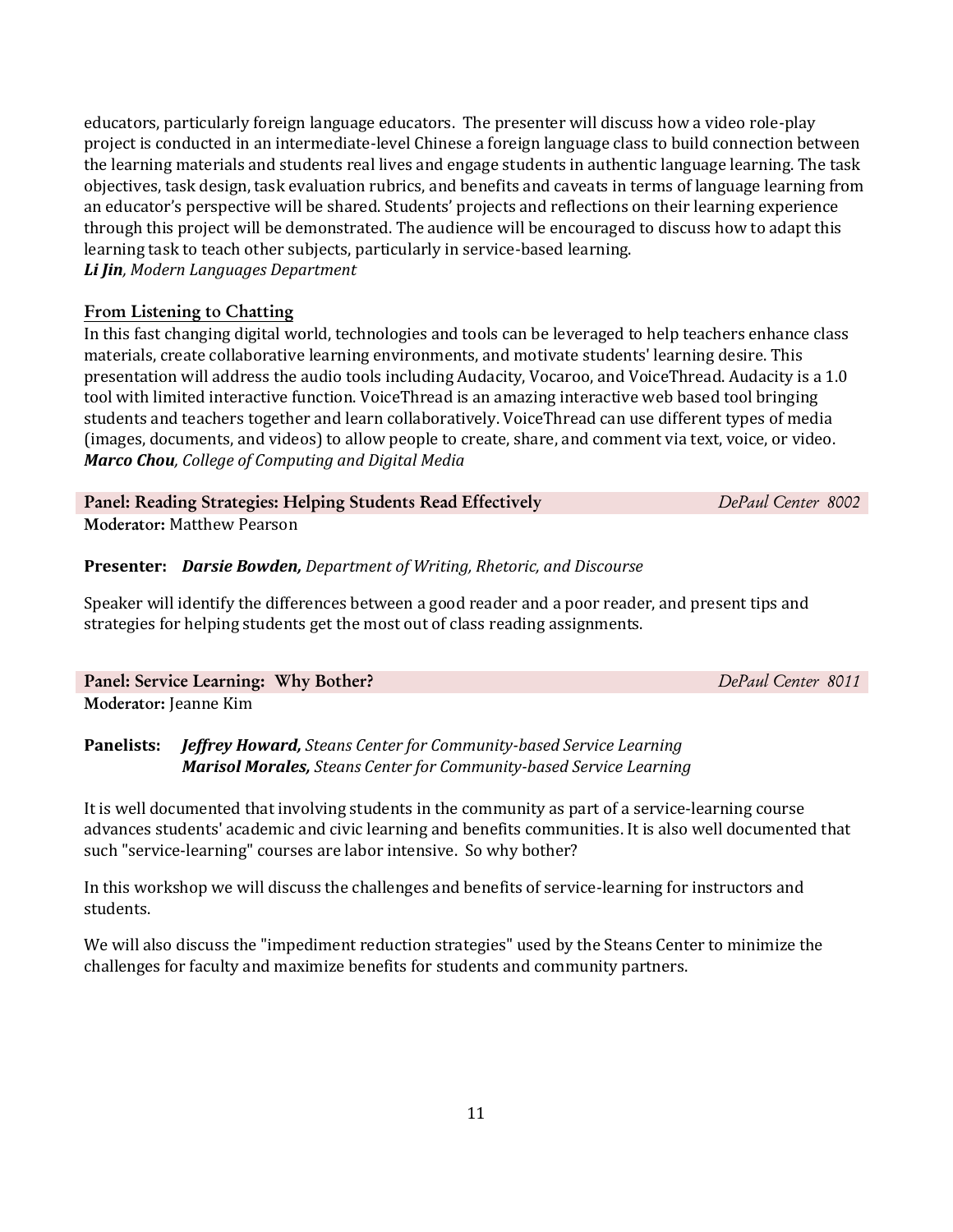**Wine and Cheese Reception**

*Please take a moment to drop off your evaluation form at the registration desk.*